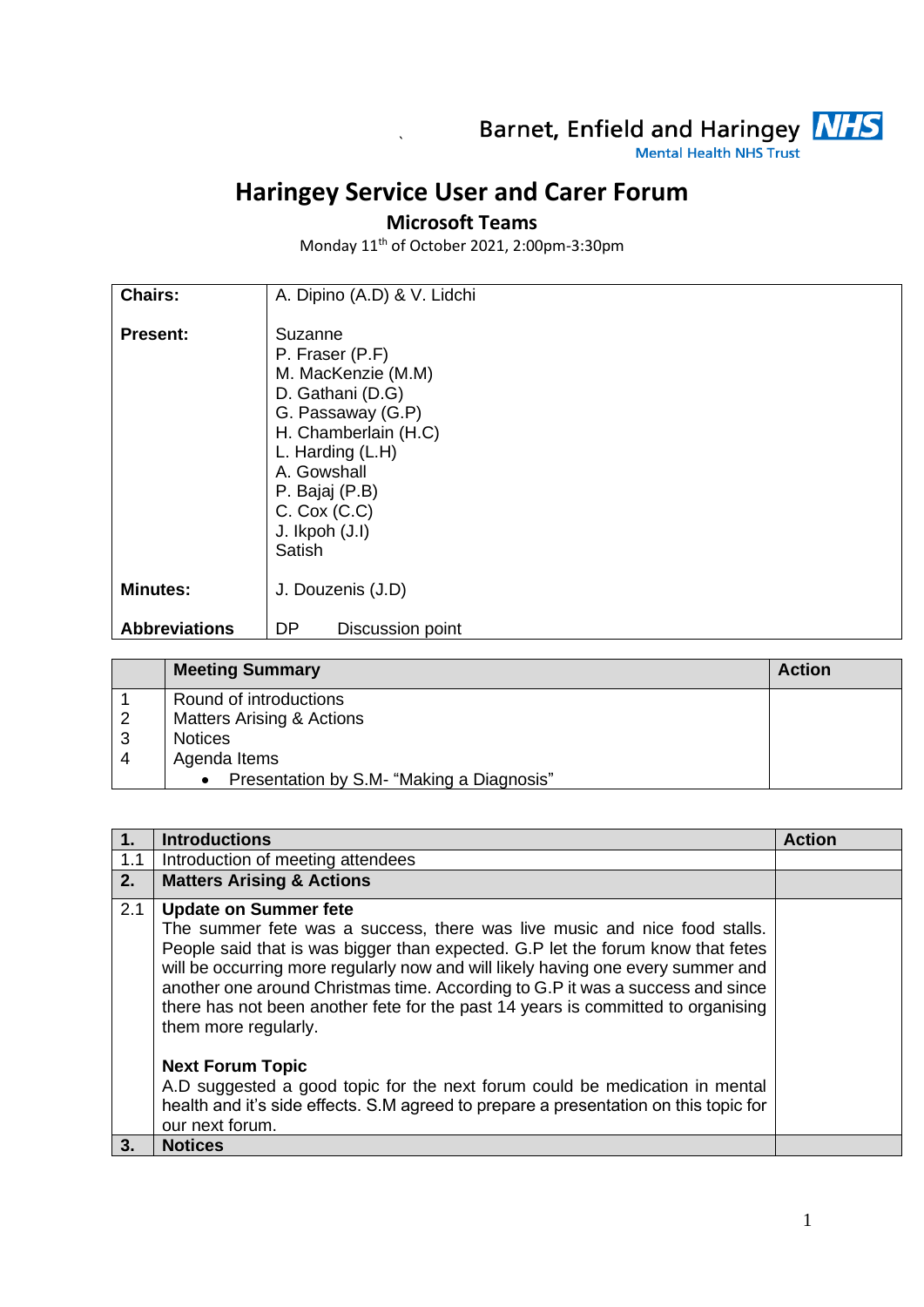| 3.1                     | <b>Nature Walks</b>                                                                                                                                                                                                                                                                                                                                                                                                                                                                                                                      |  |
|-------------------------|------------------------------------------------------------------------------------------------------------------------------------------------------------------------------------------------------------------------------------------------------------------------------------------------------------------------------------------------------------------------------------------------------------------------------------------------------------------------------------------------------------------------------------------|--|
|                         | Nature walks have been organised. The group meets every Thursday in St. Ann's<br>at 14:00 until 15:30. If you are interested and would like more information please<br>email Camilla.                                                                                                                                                                                                                                                                                                                                                    |  |
|                         |                                                                                                                                                                                                                                                                                                                                                                                                                                                                                                                                          |  |
|                         | <b>Visibility Action Haringey</b><br>This is a peer led charity based in Wood Green that offers support to people who<br>are deaf, blind disabled of experience mental health difficulties. They offer                                                                                                                                                                                                                                                                                                                                   |  |
|                         | advocacy, and peer support for their members. Information leaflets about this<br>organisation have been left with the Halliwick reception.                                                                                                                                                                                                                                                                                                                                                                                               |  |
| $\overline{\mathbf{4}}$ | <b>Agenda Items</b>                                                                                                                                                                                                                                                                                                                                                                                                                                                                                                                      |  |
| 4.1                     | Presentation by S.M- "Making a Diagnosis"<br>Our new clinical director, Scott MacKenzie, provided a presentation about<br>diagnoses, how these are made in mental health and the pros and cons of<br>having a diagnosis.                                                                                                                                                                                                                                                                                                                 |  |
|                         | Unfortunately, in mental health, there are no clear or easy diagnostic tests. This<br>means making a diagnosis in mental health is a lot more subjective. To try<br>standardise diagnoses and how they are made, many "tools" have been<br>developed. These include the "Mental State Examination" and diagnostic criteria<br>such as ICD-10 (used in the UK and EU) and DSM (Used mostly in the IS).<br>Clinicians (GPS, psychiatrists, psychologists) are also expected to compete<br>training around diagnoses and how they are made. |  |
|                         | Though these tools are used regularly, each individuals experiences, cultural<br>background and family/personal history all play a part in their diagnosis. This<br>means that everyone's MH difficulties are person and background specific.                                                                                                                                                                                                                                                                                            |  |
|                         | Some positives of receiving a mental health diagnosis; clear shorthand for<br>professionals, makes research into mental health easier and clearer to classify,<br>can improve communication between professionals and treatment guidelines.<br>Some clients also feel it is helpful to put a name to their experiences and feel<br>they can better understand themselves once a diagnosis is identified.                                                                                                                                 |  |
|                         | Some negative aspects of receiving a mental health diagnosis; stigma, clients<br>physical health may be overshadowed by their mental health, may be harder for<br>people with a diagnosis to get a job/insurance, may effect the client's<br>relationships, reductionist label- people are more than just their diagnosis,<br>cultural bias and is subjective with poor diagnostic reliability.                                                                                                                                          |  |
|                         | DP: Mental health can often overshadow physical health and clients feel like<br>they are sometimes not taken seriously due to their diagnosis                                                                                                                                                                                                                                                                                                                                                                                            |  |
|                         | DP: Other social issues can also cloud mental health treatment and diagnosis.                                                                                                                                                                                                                                                                                                                                                                                                                                                            |  |
|                         | DP: Can a diagnosis be removed form an individual's records?<br>This is not current practice, but the forum felt that if the diagnosis didn't feel<br>right with the client or the client has been well for a long time and feels this is no<br>longer an issue, an diagnosis should be removed. Diagnoses can change over<br>time and people are often misdiagnosed.                                                                                                                                                                    |  |
|                         | DP: Seeing a different doctor each time and not having access to their<br>consultant can also be disruptive and lead to multiple diagnoses.                                                                                                                                                                                                                                                                                                                                                                                              |  |